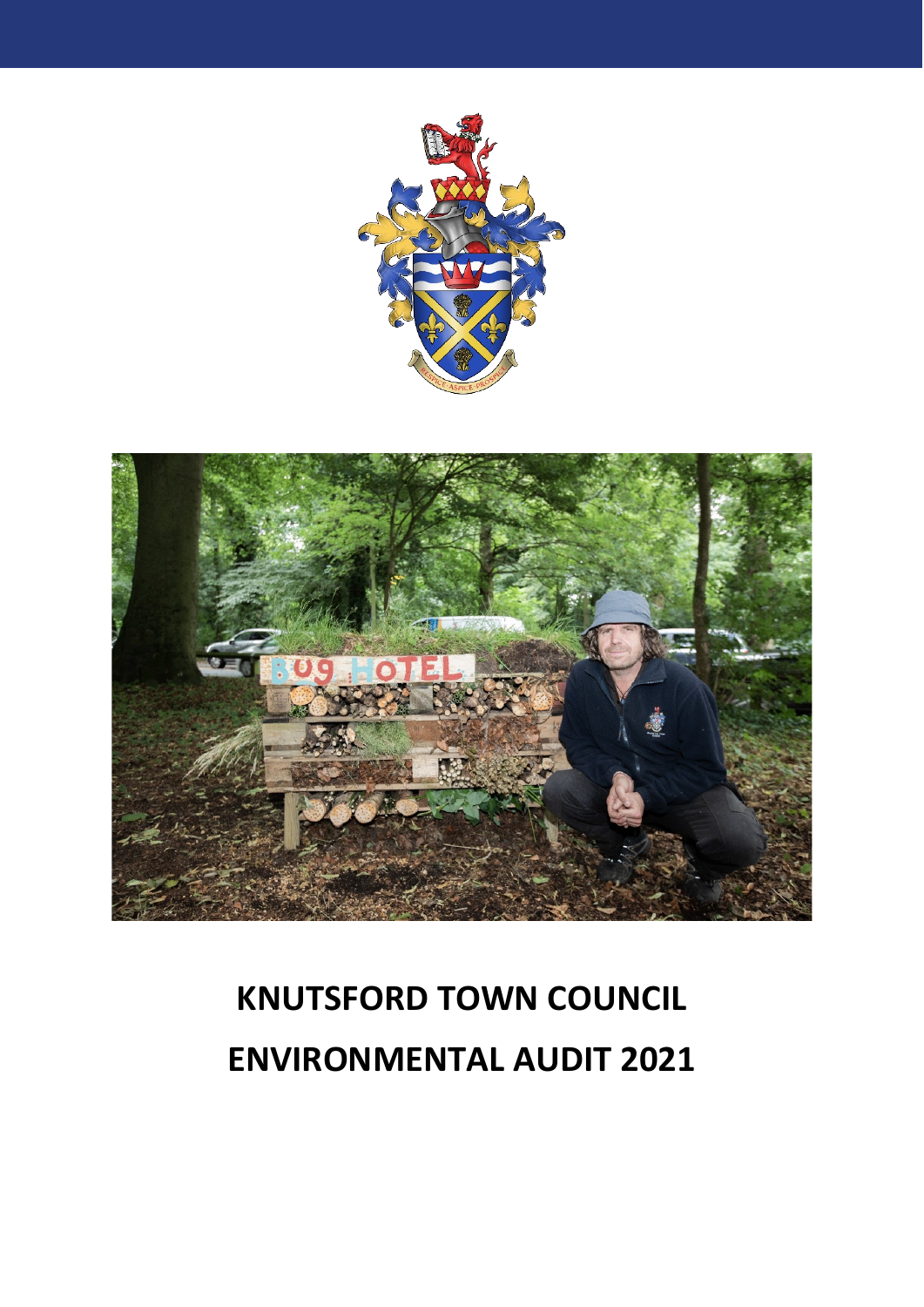## **Contents**

| Protect and enhance the quality of Knutsford's natural environment and open spaces 10  |
|----------------------------------------------------------------------------------------|
| Support the conservation of trees, hedgerows, ponds and streams 10                     |
|                                                                                        |
|                                                                                        |
| Ensure its planning schemes are predominantly pollinator friendly perennial flowers 11 |
|                                                                                        |
|                                                                                        |
|                                                                                        |
| Promote and support the use of public transport, cycling and walking 12                |
| Procure electric tools/vehicles for grounds maintenance where it is viable to do so 12 |
|                                                                                        |
| Procure goods and services locally where requirements for value and quality are met13  |
|                                                                                        |
|                                                                                        |
| Encourage partner organisations to meet these environmental objectives13               |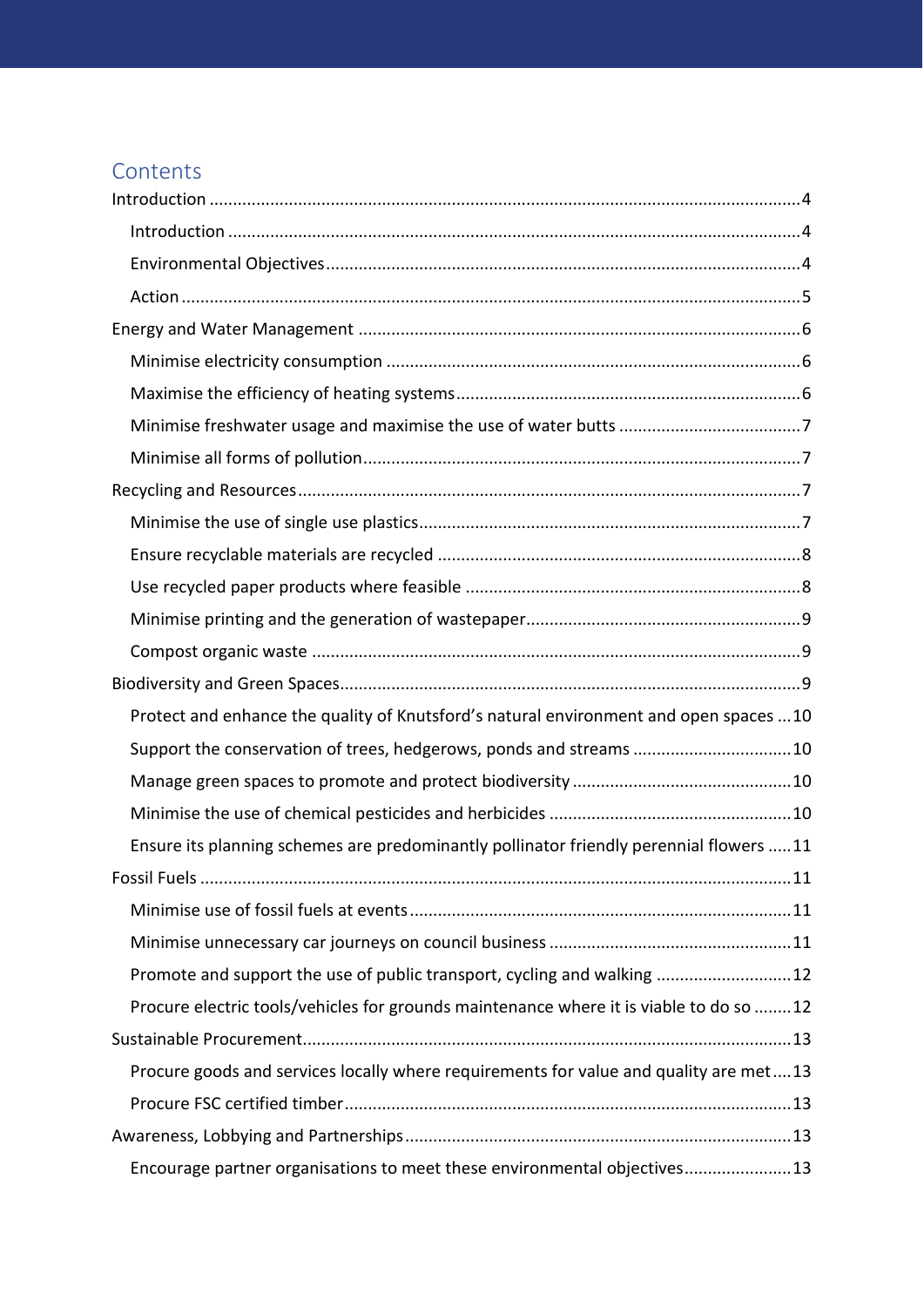| Promote the awareness of environmental issues within the community 14              |  |
|------------------------------------------------------------------------------------|--|
| Support and initiate projects which contribute towards meeting these environmental |  |
|                                                                                    |  |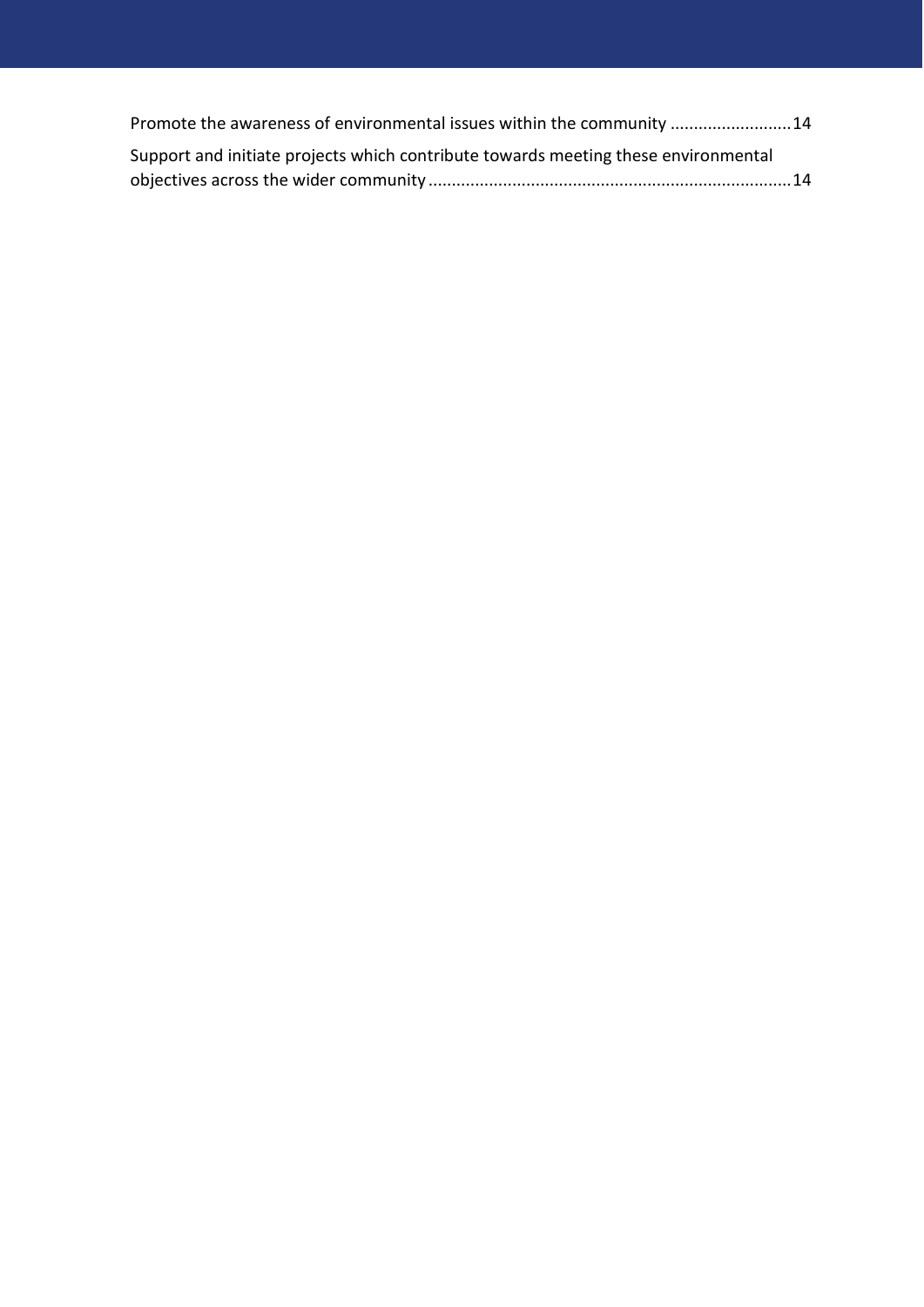# <span id="page-3-0"></span>**INTRODUCTION**

## <span id="page-3-1"></span>**INTRODUCTION**

Knutsford Town Council adopted a revised Environmental Policy in 2020 in which it set out its key environmental objectives. The policy also committed the council to undertaking an annual assessment of its operations against its environmental objectives. This is its first such audit.

In September 2021, the council also declared a Climate Emergency. The resolution committed the council to working towards carbon neutrality and considering the climate impact in all its decision making.

As the first audit, this document sets out a baseline from which the council will seek to improve. It is noted that whilst the council has never previously documented its work in this way, it has been conscious of its environmental footprint for a number of years and has regularly undertaken projects which seek to enhance the environment or reduce the council's carbon footprint.

## <span id="page-3-2"></span>**ENVIRONMENTAL OBJECTIVES**

The council's environmental objectives are set out in its Environmental Policy and are as follows.

#### **Energy and Water Management**

- 4.1 Minimise electricity consumption
- 4.2 Maximise the efficiency of heating systems
- 4.3 Minimise freshwater usage and maximise the use of water butts
- 4.4 Minimise all forms of pollution

## **Recycling and Resources**

- 4.5 Minimise the use of single use plastics
- 4.6 Ensure recyclable materials are recycled
- 4.7 Use recycled paper products where feasible
- 4.8 Minimise printing and the generation of wastepaper
- 4.9 Compost organic waste

## **Biodiversity and Green Spaces**

- 4.10 Protect and enhance the quality of Knutsford's natural environment and open spaces
- 4.11 Support the conservation of trees, hedgerows, ponds and streams
- 4.12 Manage green spaces to promote and protect biodiversity
- 4.13 Minimise the use of chemical pesticides and herbicides
- 4.14 Ensure its planning schemes are predominantly pollinator friendly perennial flowers

## **Fossil Fuels**

- 4.15 Minimise use of fossil fuels at events
- 4.16 Minimise unnecessary car journeys on council business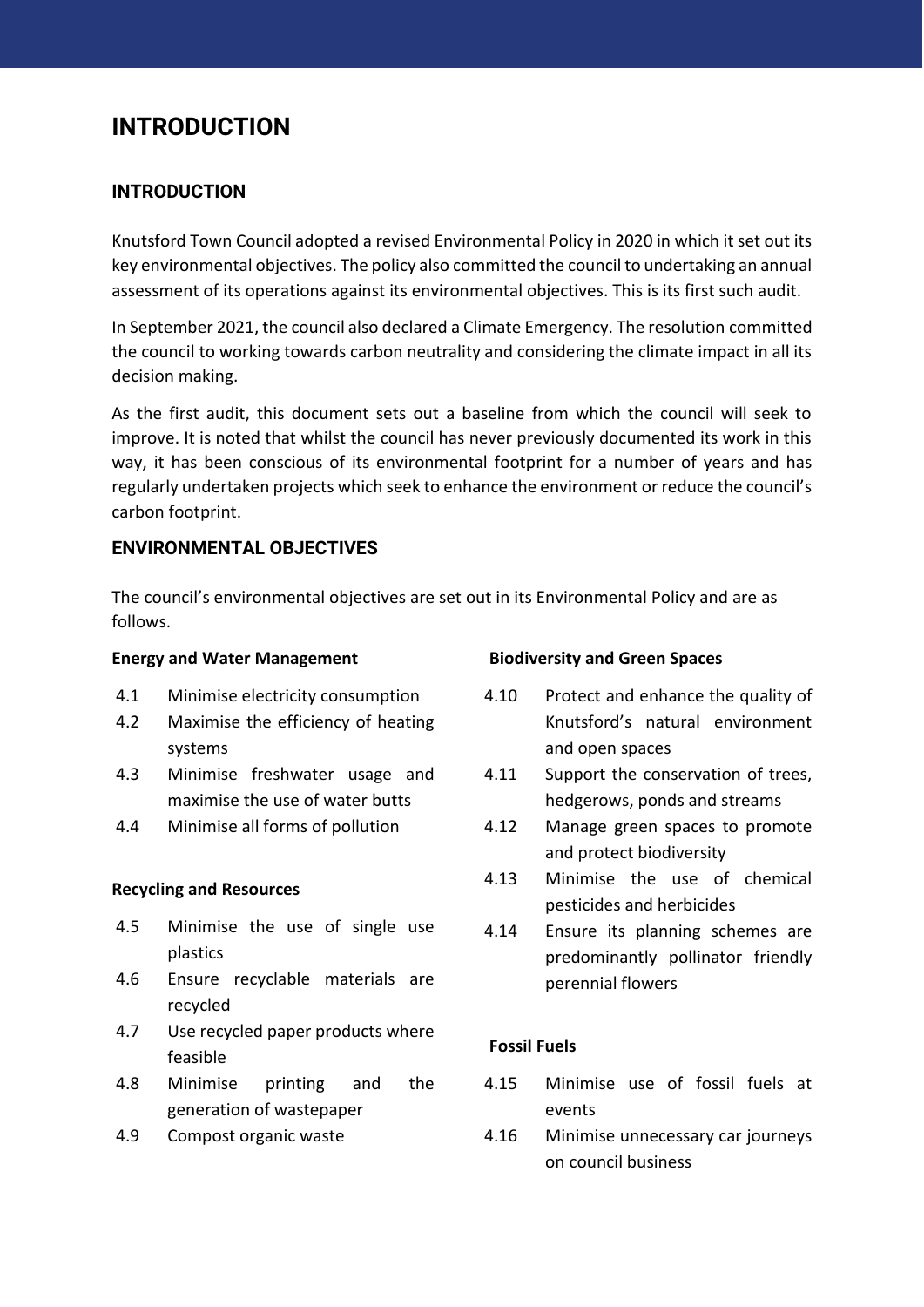- 4.17 Promote and support the use of public transport, cycling and walking
- 4.18 Procure electric tools/vehicles for grounds maintenance where it is viable to do so

#### **Sustainable Procurement**

- 4.19 Procure goods and services locally where requirements for value and quality are met
- 4.20 Procure FSC certified timber

#### **Awareness, Lobbying and Partnerships**

- 4.1 Encourage partner organisations to meet these environmental objectives
- 4.2 Promote the awareness of environmental issues within the community
- 4.3 Support and initiate projects which contribute towards meeting these environmental objectives across the wider community

## <span id="page-4-0"></span>**ACTION**

After this audit is first reviewed by the Environment Committee, each standing committee of the council will receive a report on the areas falling under its remit at their next meeting. The Environment Committee will review implementation of action plans addressing the areas for improvement throughout the year.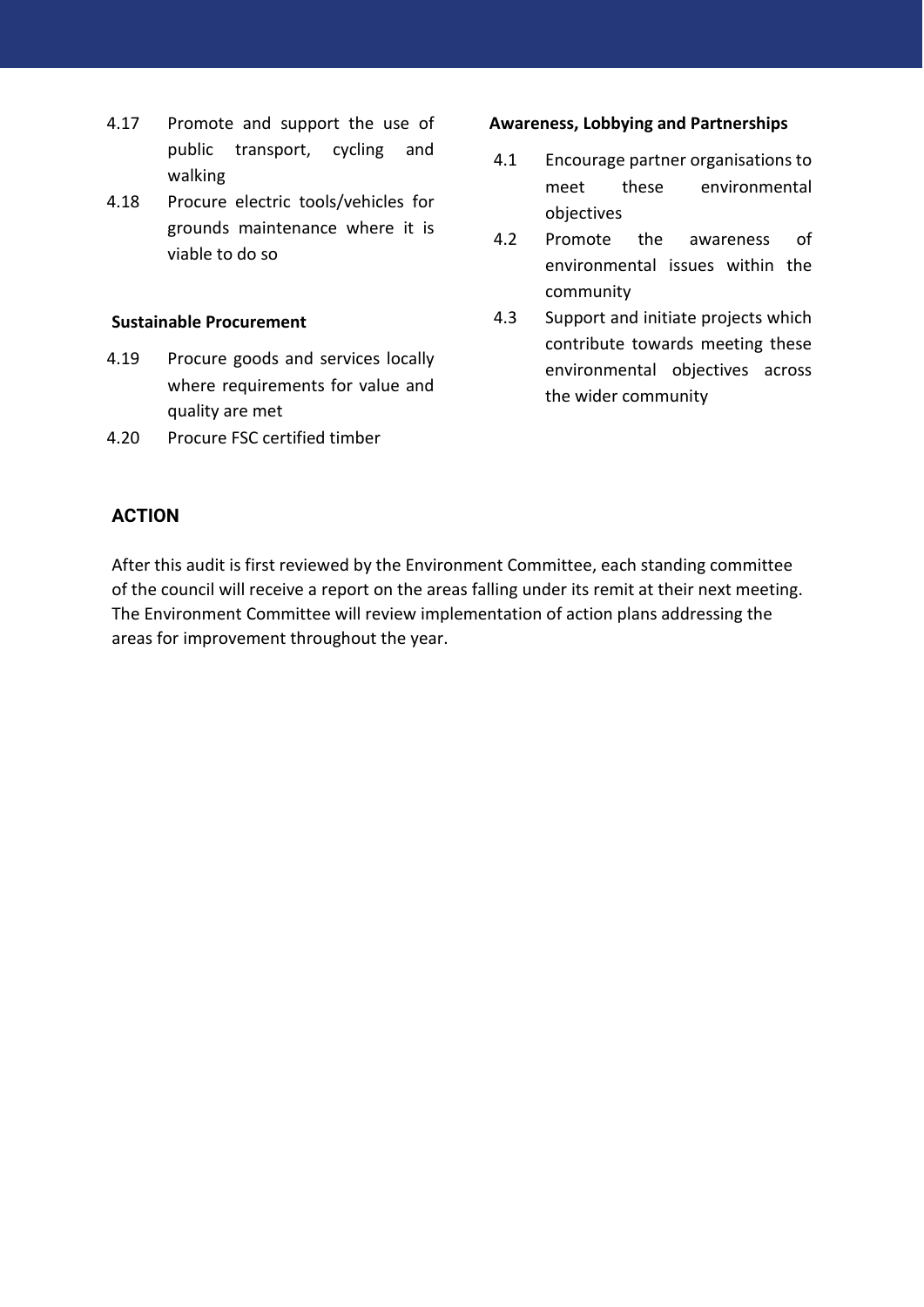# <span id="page-5-0"></span>**ENERGY AND WATER MANAGEMENT**

## <span id="page-5-1"></span>**MINIMISE ELECTRICITY CONSUMPTION**

## Baseline

The current estimated annual electricity usage across the council's assets (including Christmas lights and the Council Offices) is 93,976 kWh<sup>1</sup>. All electricity contracts are on renewable/green energy deals which cite a carbon footprint of 0g/kWh however the Council Offices utilities are operated by Cheshire East Council and it is unknown what contract they are on; the data for usage at the Council Offices corresponds to the 2020/21 year which will be lower due to COVID restrictions.

The main lighting within the Market Hall is LED but there is some florescent tube lighting within stalls. The lighting within the chapel is LED. It is unknown whether the lighting within the public toilets is LED. The majority of lighting within the Council Offices is florescent tubes.

Procurement of new electrical products is undertaken with energy performance as a consideration, notable example in the year was the purchase of fridge/freezer for the chapel.

## Areas for Improvement in 2022

• Investigate capital and operational cost of upgrading fluorescent lighting to LED

## <span id="page-5-2"></span>**MAXIMISE THE EFFICIENCY OF HEATING SYSTEMS**

## Baseline

The Council Offices is heated by a gas boiler, using 84,735 kWh per year generating 15.7 tonnes of  $CO<sub>2</sub>$ ; it is an inefficient system and this data is for usage in the 2020/21 year which will be lower due to COVID restrictions. The chapel has electric heating - in the anterooms this is thermostatic and in the main hall is on demand IR heating.

There is no mains heating within the Market Hall which results in a number of electric heaters being used by traders to heat their spaces.

The gas boiler at 60 King Street was condemned and the current winter heating will be using a number of electrical radiators which is inefficient.

## Areas for Improvement in 2022

• Investigate options for reducing gas consumption at the council offices

<sup>1</sup> Council Offices (34,770), Cemetery Chapel (2,471), Market Hall (45,078), Public Toilets (9,535) and Christmas Lighting (2,120).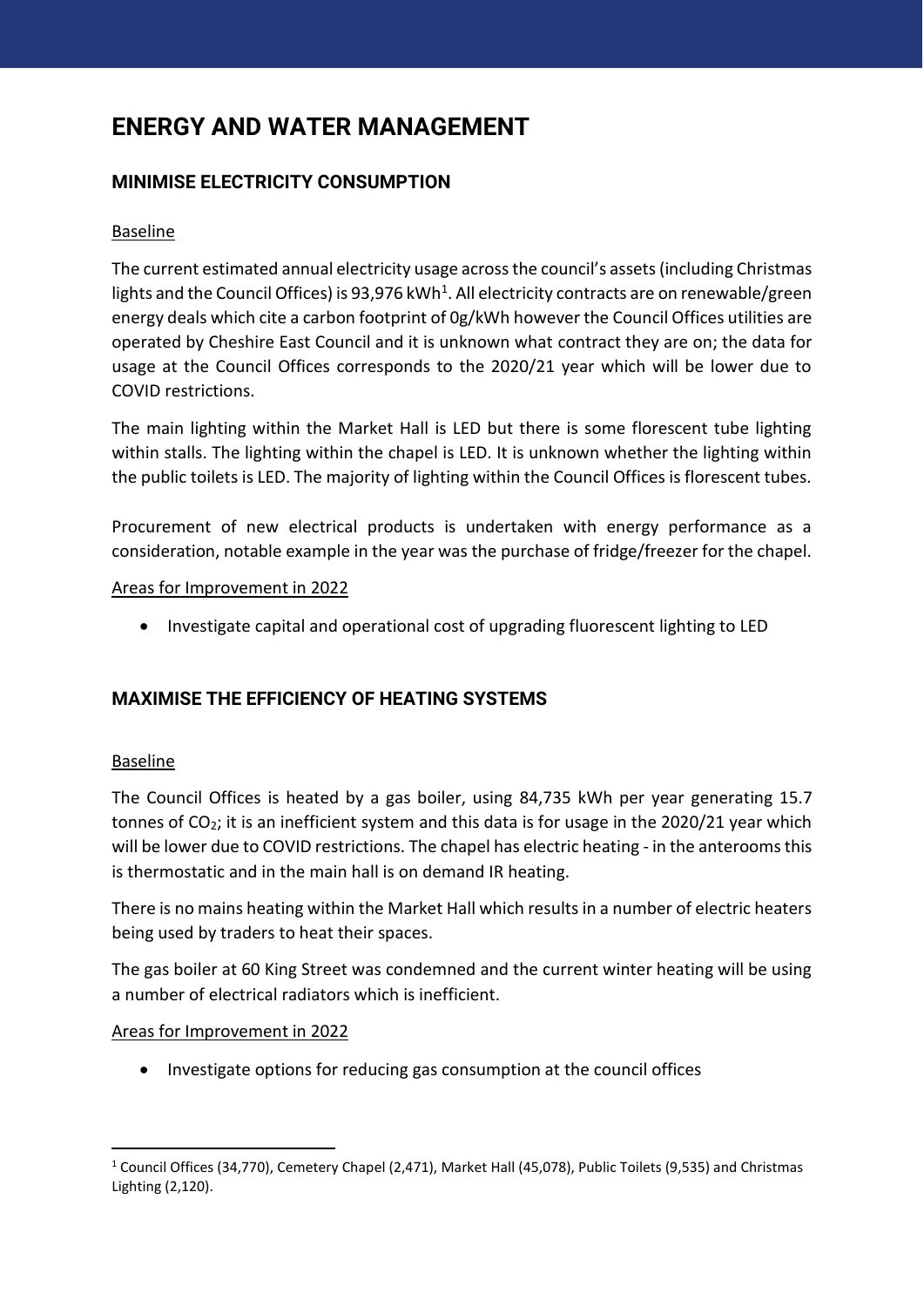## <span id="page-6-0"></span>**MINIMISE FRESHWATER USAGE AND MAXIMISE THE USE OF WATER BUTTS**

## Baseline

The council uses over  $478m<sup>3</sup>$  of freshwater per year for its assets; data is not available for the water meter at the cemetery which provides for the chapel and cemetery. This usage equates to around 142kg of CO<sub>2</sub>. The data for usage at the Council Offices corresponds to the 2020/21 year which will be lower due to COVID restrictions.

Water butts are used at the allotments and one was installed at the chapel in 2021. The majority of toilets (except the new chapel toilet) are large cisterns although some have a duoflush for a reduced flush option. There is no greywater recycling at any asset.

Hosepipes are used for watering the cemetery flowerbeds/ newly sown grass as required over dry periods. The Town Ranger uses water for pressure washing and watering. The council contracts a watering service for its town centre watering and a number of the external planters have reservoirs which minimise water wastage.

## Areas for Improvement in 2022

- Confirm usage data for the cemetery
- Confirm usage data on water usage for floriculture watering
- Install water butt at Council Offices

## <span id="page-6-1"></span>**MINIMISE ALL FORMS OF POLLUTION**

## Baseline

The council uses 408L of petrol and 766L of diesel per year to operate the council van and power tools and the council also uses generators at events. These are the primary sources of local pollution generation from the council's operations.

The council does not burn any waste. Fires are permitted at allotments and the Allotment Society has discussed banning them but its motion has not been confirmed by the membership.

## Areas for Improvement in 2022

• Investigate electric replacements if any tools require replacement during 2022

# <span id="page-6-3"></span><span id="page-6-2"></span>**RECYCLING AND RESOURCES MINIMISE THE USE OF SINGLE USE PLASTICS**

Baseline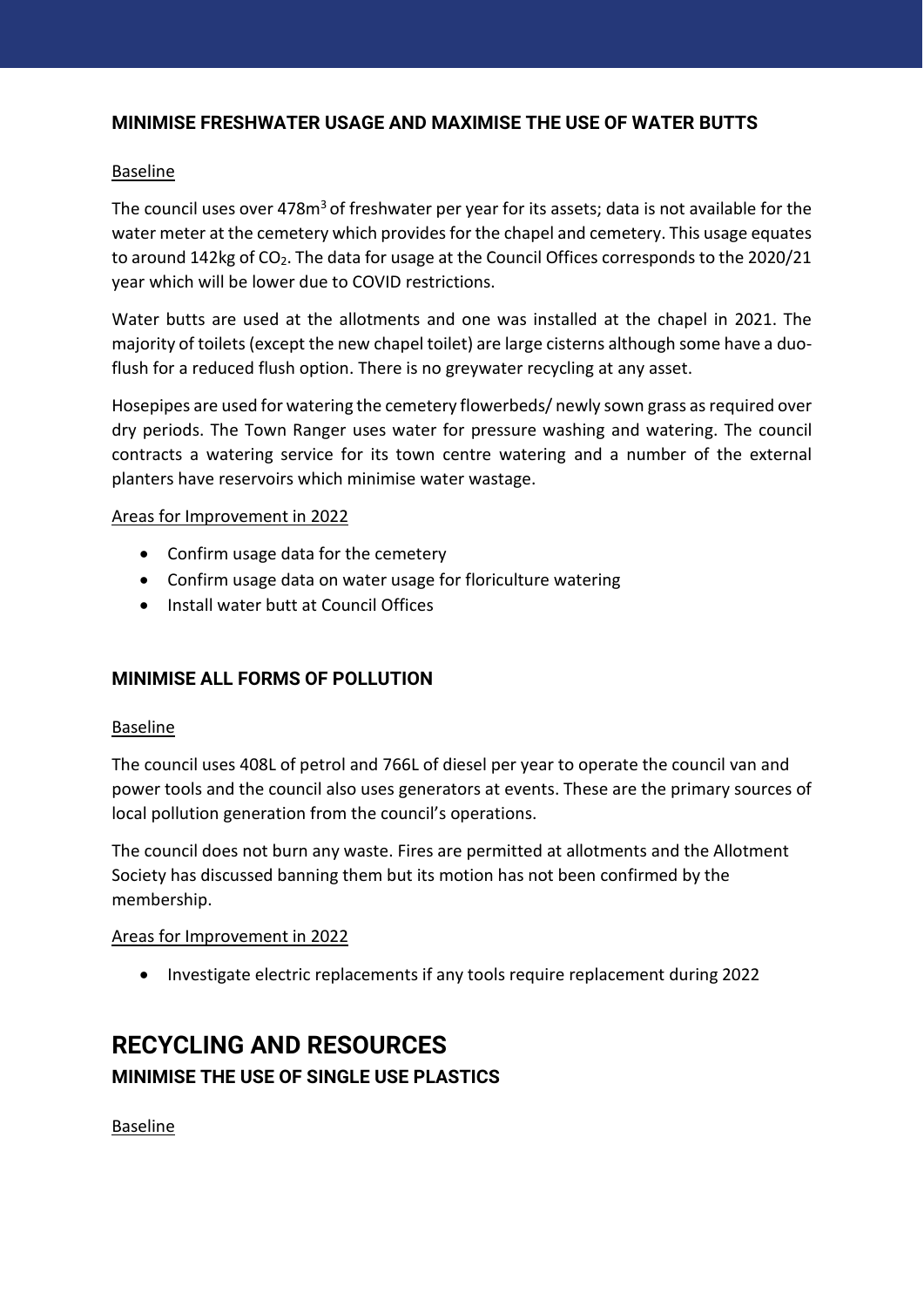The council avoids single use plastics at events and has hired glasses where necessary instead. Policy requires Market Hall traders to avoid single use plastic bags (except where required for food hygiene). Some traders at the Christmas Market use single use plastics as part of sales though many use plastic free packaging. Single use plastics are not used for room hires. Some venues on Taste Knutsford use single use plastics.

Some plastic over packaging routinely provided with ordered goods (e.g. bulk orders of toilet paper wrapped in pairs).

Plants for planting schemes routinely supplied in plastic pots and practice has not been to reuse/recycle.

Poppy wreaths at Remembrance Sunday are single use.

## Areas for Improvement in 2022

- Investigate making Taste Knutsford plastic free
- Work to reduce single use plastics in Christmas Market
- Investigate options for reducing single use plastic in procurement of goods
- Plastic plant pots to be reused, donated or returned to suppliers
- Investigate with the RBL plastic free options for Remembrance Sunday

## <span id="page-7-0"></span>**ENSURE RECYCLABLE MATERIALS ARE RECYCLED**

## Baseline

The council provides a mixed recycling collection for the traders of the Market Hall and at the Council Offices. Waste is generally well separated but there is room for improvement. Waste is separated at the chapel but there is no recycling within the cemetery. There is no separation of waste at the Christmas Market nor at Makers Markets.

## Areas for Improvement in 2022

- Gather data to measure percentage of waste recycled from waste collections
- Explore waste separation at Makers Market and Christmas Market
- Internal campaign to increase recycling rates
- Investigate improving recycling at the cemetery

## <span id="page-7-1"></span>**USE RECYCLED PAPER PRODUCTS WHERE FEASIBLE**

## Baseline

Office printer paper and event flyers etc are from FSC certified sources. Provenance of other paper supplies (including toilet paper) to be investigated.

## Areas for Improvement in 2022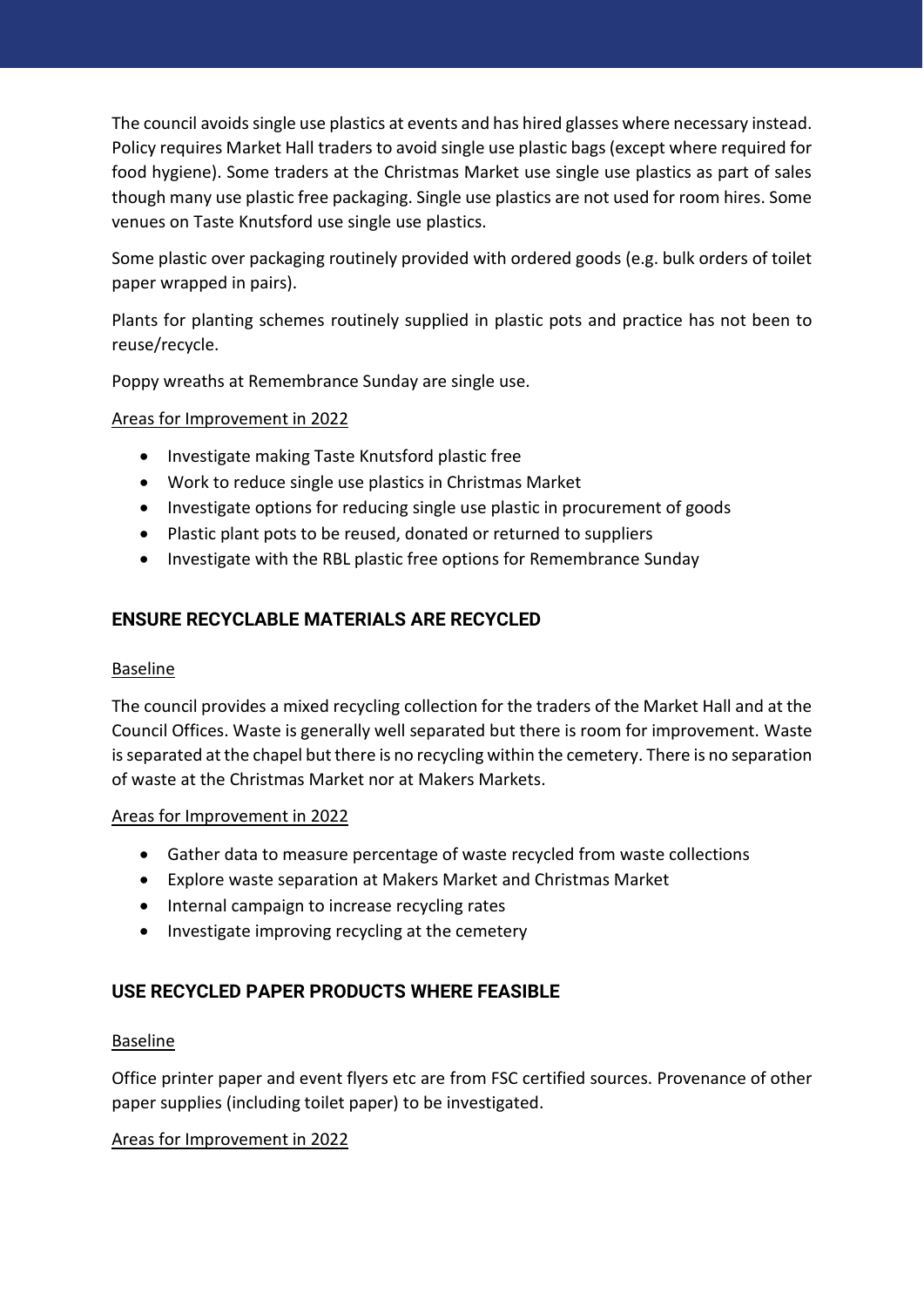• Investigate provenance of any paper products at point of order and with Danfo and where possible move to FSC certified or recycled products.

## <span id="page-8-0"></span>**MINIMISE PRINTING AND THE GENERATION OF WASTEPAPER**

## Baseline

The council used 78,668 sheets of paper (equivalent to 102,400 sheets of 80gsm A4) across its general stationery and event promotion literature.

Printing of agendas uses approximately 7,150 sheets of A4 paper, 25% of which is printing the committee minutes for Full Council meetings. Two members have stopped receiving paper agendas saving approx. 1,000 sheets per year.

Mayoral Fundraising events and most music festival ticket sales are not paper ticketed, reducing waste paper generation.

The council publishes some paper publications including the Town Guide and Town Maps.

## Areas for Improvement in 2022

- Review effectiveness of leaflets/flyers current event marketing methods and take steps to reduce wastage.
- Explore stopping the printing of committee minutes for Full Council meetings

## <span id="page-8-1"></span>**COMPOST ORGANIC WASTE**

## Baseline

An organic waste bin is provided at the Market Hall for traders to dispose of food waste where separated from general waste. Organic waste is separated at the cemetery and composted onsite e.g. flowers are collected and composted. Allotment holders compost majority of waste on site. The Town Ranger composts or mulches generated green waste.

There is no organic waste/composting at the Council Offices or Chapel.

## Areas for Improvement in 2022

• Install compost bin at Council Offices to compost green waste and food waste generated in the Council Offices<sup>2</sup>.

# <span id="page-8-2"></span>**BIODIVERSITY AND GREEN SPACES**

<sup>&</sup>lt;sup>2</sup> A 'Green Joanna' compost bin is designed to enable home composting of cooked food.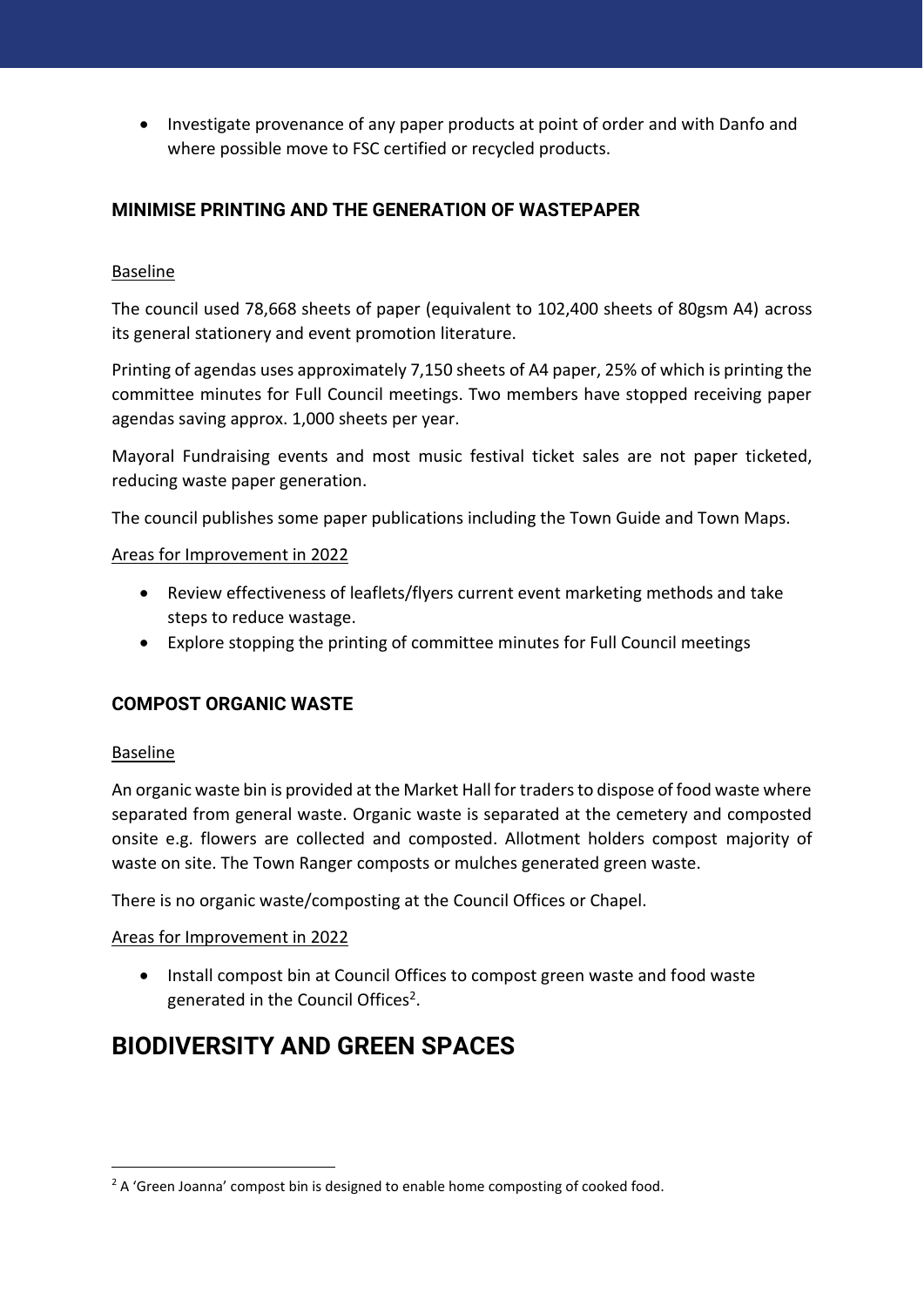## <span id="page-9-0"></span>**PROTECT AND ENHANCE THE QUALITY OF KNUTSFORD'S NATURAL ENVIRONMENT AND OPEN SPACES**

## Baseline

The council's nature action plan is actively enhancing open spaces and the council has supported the creation of new Friends groups for two woodlands. The council regularly supports groups working to improve open spaces.

## Areas for Improvement in 2022

- Consider any projects which would contribute towards this aim
- Obtain the Green Flag award for the cemetery

## <span id="page-9-1"></span>**SUPPORT THE CONSERVATION OF TREES, HEDGEROWS, PONDS AND STREAMS** Baseline

The council undertakes regular tree surveys of its trees and undertakes works as required. Through the Planning Committee the council comments on all tree work applications and seeks to influence CEC.

During the year the council has kickstarted the formation of new Friends groups for College Woods and St John's Wood.

Through the Nature Action Plan mature trees are being surveyed and potential candidates for TPOs identified.

## Areas for Improvement in 2022

• None.

## <span id="page-9-2"></span>**MANAGE GREEN SPACES TO PROMOTE AND PROTECT BIODIVERSITY**  Baseline

Bug hotels were created at Wallwood and Higher Town Green and bird/bat boxes installed at the council's open spaces. Wood from felled trees/limbs has been left to decompose at Higher Town Green. The council has introduced wildflower meadows and strips at a number of sites. Big Bulb Plant initiative will increase number of spring flowers in 2022.

## Areas for Improvement in 2022

- Consider the enhancement of biodiversity at the council's open spaces as part of developing site management plans
- Identify additional sites for wildflower planting

## <span id="page-9-3"></span>**MINIMISE THE USE OF CHEMICAL PESTICIDES AND HERBICIDES**  Baseline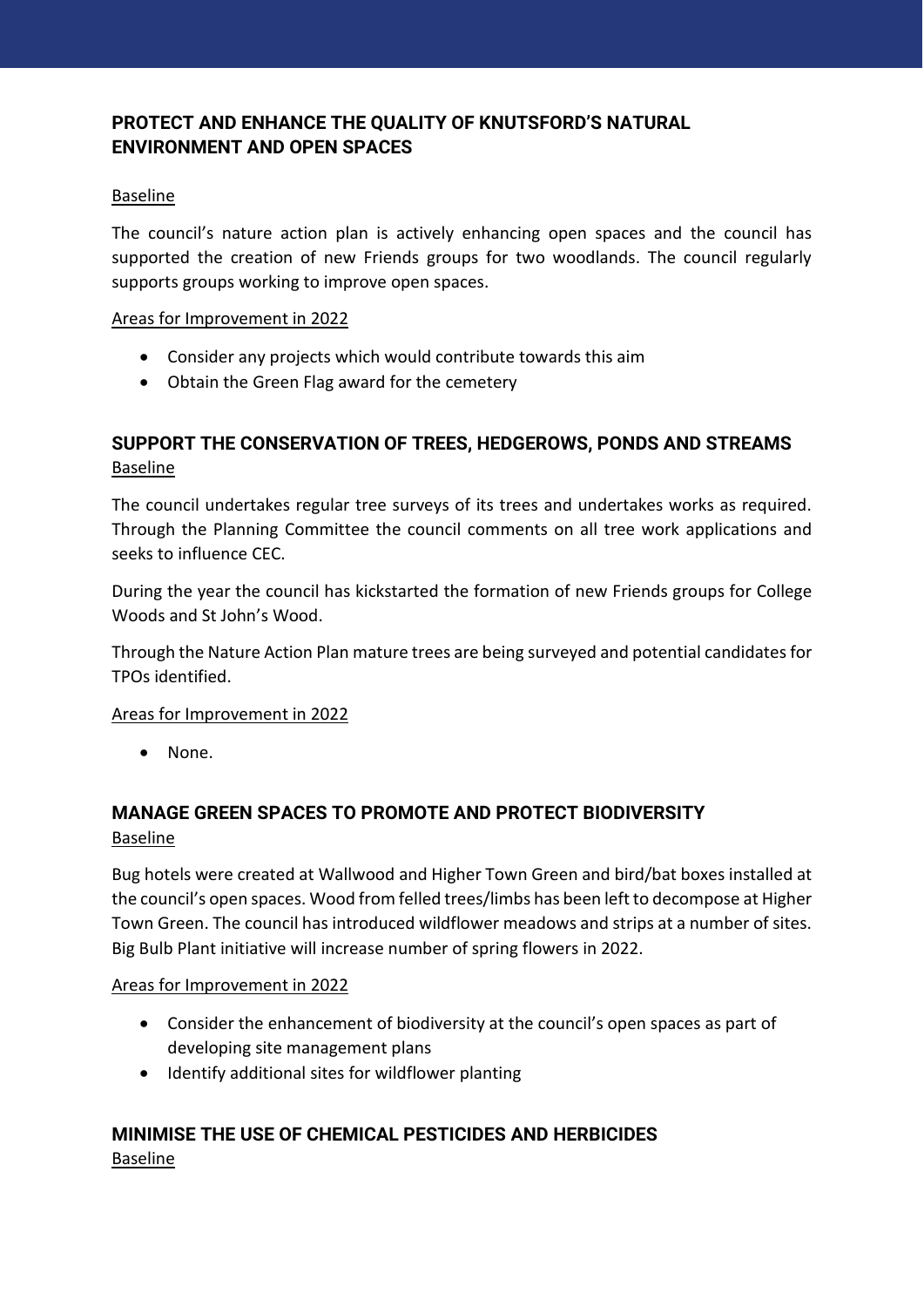The Town Ranger uses herbicides to control weed growth in the town centre. Some herbicides occasionally used at cemetery e.g. to prevent stumps regrowing.

## Areas for Improvement in 2022

• Investigate alternatives to herbicides

## <span id="page-10-0"></span>**ENSURE ITS PLANNING SCHEMES ARE PREDOMINANTLY POLLINATOR FRIENDLY PERENNIAL FLOWERS**

## Baseline

The planting schemes at the Council Offices (currently ANSA) are predominantly annual. The initial planting schemes at the cemetery were all annuals. The hanging basket/barrier planters are annuals.

The planned planting scheme for the new cremation garden will predominantly be perennial.

Knutsford In Bloom planting schemes are predominantly perennial.

## Areas for Improvement in 2022

- Introduce perennial plants into cemetery flower beds in 2022
- Introduce perennial plants into Council Offices flower beds once Town Council is responsible

# <span id="page-10-2"></span><span id="page-10-1"></span>**FOSSIL FUELS MINIMISE USE OF FOSSIL FUELS AT EVENTS**

## **Baseline**

Some gas use at events (e.g. BBQs) and at the Christmas Market for food traders although there are limited alternatives. Diesel generators used at Christmas Market, Music Festival and Pumpkin Path. Park and Ride system in place at Christmas Market although uses diesel bus.

## Areas for Improvement in 2022

• Work with contractors to use alternatives to diesel generators where possible

## <span id="page-10-3"></span>**MINIMISE UNNECESSARY CAR JOURNEYS ON COUNCIL BUSINESS**

## Baseline

Increased number of working meetings held using Zoom/Teams in place of physical; use of hybrid/remote meetings for working groups reduces member car journeys.

Public transport promoting for officer journeys (e.g. training) where this is practical.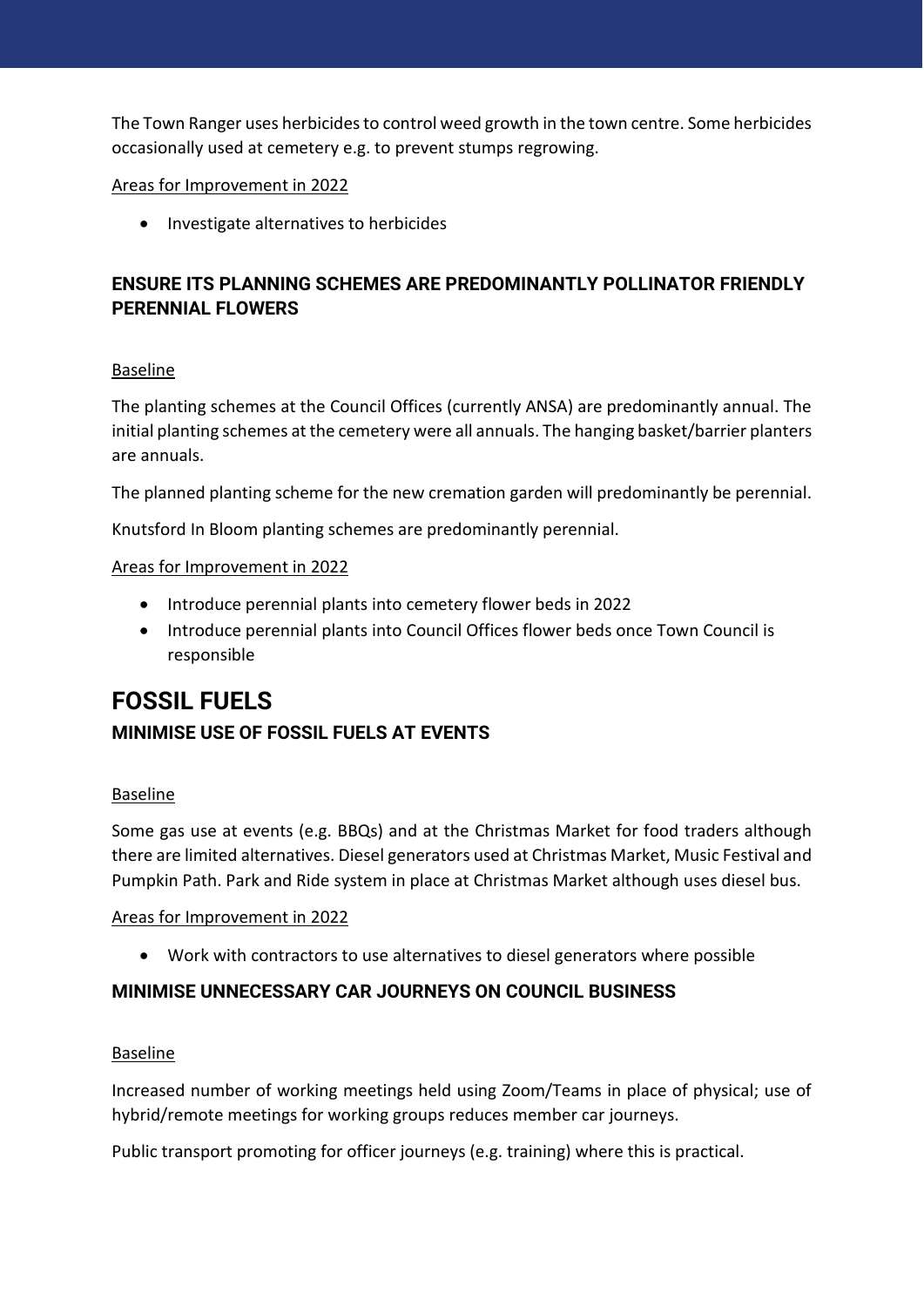## Areas for Improvement in 2022

• None.

## <span id="page-11-0"></span>**PROMOTE AND SUPPORT THE USE OF PUBLIC TRANSPORT, CYCLING AND WALKING**

## Baseline

There is no cycle parking at the Council Offices, cemetery or Market Hall. Event publicity promotes public transport.

Mayor's Ball can occasionally be held at out-of-town venues requiring car travel and Remembrance Sunday involves multiple car journeys to different venues.

The council lobbies for improvements to railway services and has supported organisations such as Cycle Knutsford in the promotion of cycling. The council published and promotes a cycle map and is working with Cycle Knutsford to promote the Revolution route.

## Areas for Improvement in 2022

- Investigate provision of cycle parking at the cemetery
- Progress project to increase number of cycle shelters in the town centre
- Identify additional opportunities for improving/promoting walking/cycling within the town

## <span id="page-11-1"></span>**PROCURE ELECTRIC TOOLS/VEHICLES FOR GROUNDS MAINTENANCE WHERE IT IS VIABLE TO DO SO**

## Baseline

The council's van is diesel and the council's grounds maintenance tools and lawnmowers are petrol. The council uses 300L of petrol at the cemetery and 108L petrol and 766L diesel for the Town Ranger service. As new / replacement items are required the council would look to procure electric where feasible.

## Areas for Improvement in 2022

• Investigate electric replacements if any tools require replacement during 2022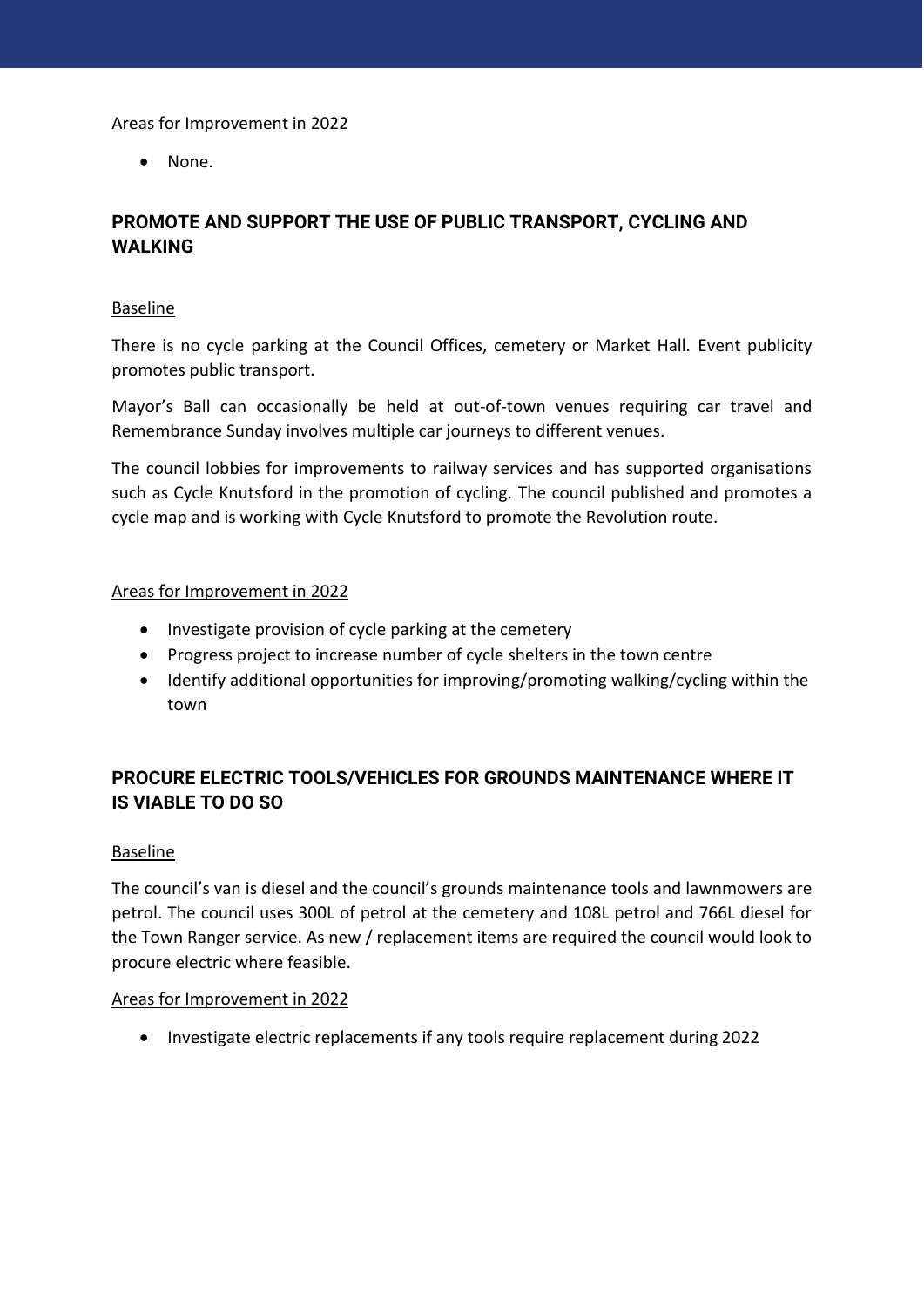# <span id="page-12-0"></span>**SUSTAINABLE PROCUREMENT**

## <span id="page-12-1"></span>**PROCURE GOODS AND SERVICES LOCALLY WHERE REQUIREMENTS FOR VALUE AND QUALITY ARE MET**

## Baseline

The council prioritises procurement from local businesses where they are economically competitive; this is always carefully balanced with the need to prudently manage public finances.

Flowers are purchased from Knutsford nurseries and the council always approaches local contractors first. Tendering processes are designed to provide advantage to local suppliers in a cascade of Knutsford > Cheshire > North West.

## Areas for Improvement in 2022

• None

## <span id="page-12-2"></span>**PROCURE FSC CERTIFIED TIMBER**

## Baseline

The council has reused wood from felled trees/limbs. Wood purchased for incidental Town Ranger jobs is primarily from Travis Perkins where 98% of timber is FSC certified.

Status of wood uses for Flowers in Wallwood initiative unknown.

## Areas for Improvement in 2022

• Confirm sustainability of wood used in Flowers of Wallwood

# <span id="page-12-3"></span>**AWARENESS, LOBBYING AND PARTNERSHIPS**

## <span id="page-12-4"></span>**ENCOURAGE PARTNER ORGANISATIONS TO MEET THESE ENVIRONMENTAL OBJECTIVES**

## Baseline

Supply chain for businesses used by the council is uncertain, for example it is unknown to what extent individual businesses in Taste Knutsford buy local.

The council works with a range of partners which work towards the overall improvement of the local environment.

## Areas for Improvement in 2022

• Ascertain the extent to which supply chain businesses also utilise local businesses.